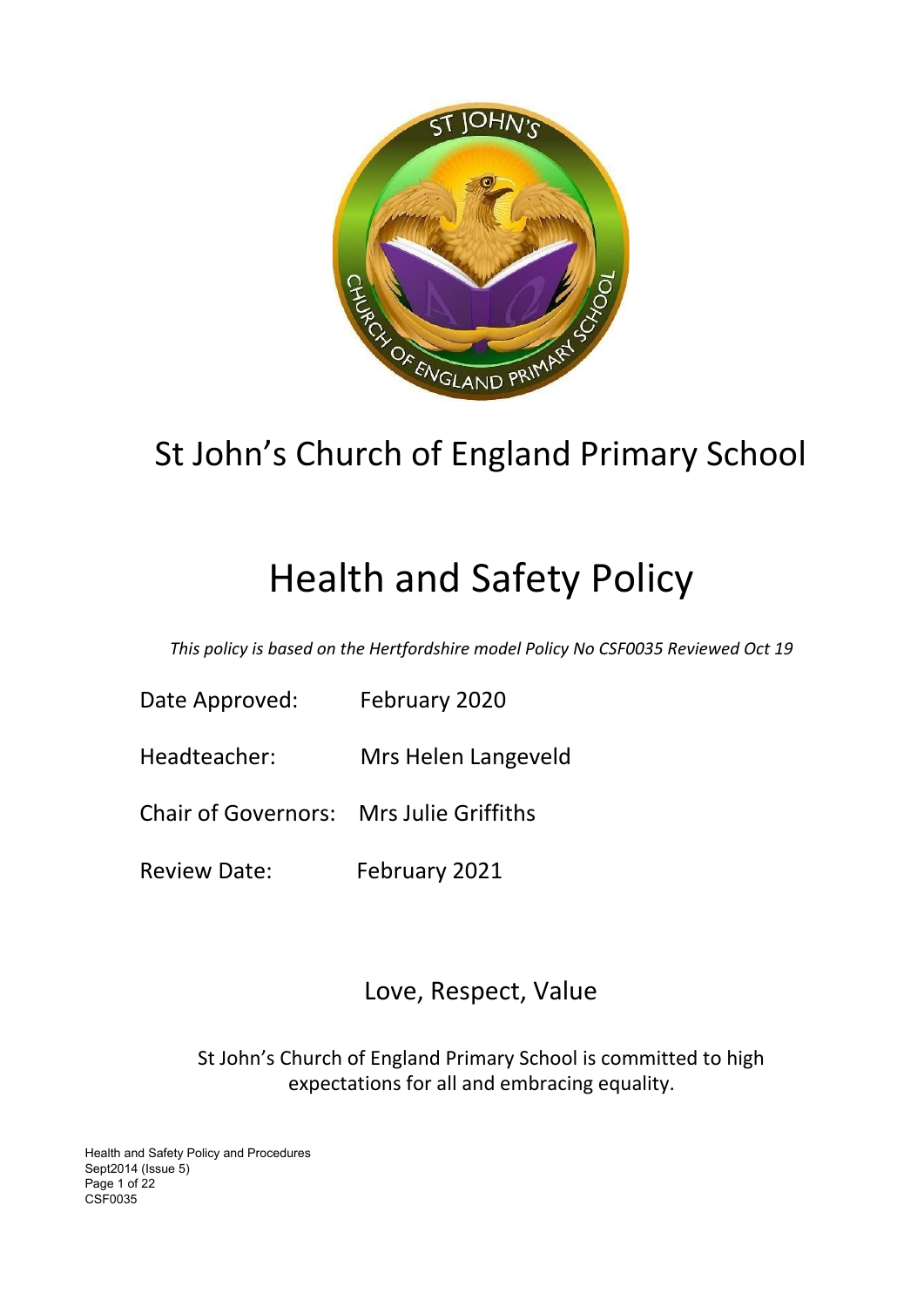# **HEALTH AND SAFETY POLICY**

St John's Church of England School, Watford

## **PART 1. STATEMENT OF INTENT for St John's C of E Primary School, 32 Clarendon Road, Watford, Herts, WD17 1JJ**

The Governing Body of St John's Church of England School, Watford will strive to achieve the highest standards of health, safety and welfare consistent with their responsibilities under the Health and Safety at Work etc. Act 1974 and other statutory and common law duties.

This statement sets out how these duties will be conducted and includes a description of the school's organisation and arrangements for dealing with different areas of risk. Details of how these areas of risk will be addressed are given in the arrangements section.

This policy will be brought to the attention of all members of staff on the shared drive.

This policy statement and the accompanying organisation and arrangements will be reviewed on an annual basis.

This policy statement supplements:

Supporting Pupils with Medical Needs Policy Behaviour Policy Child Protection Policy Safeguarding Policy

Signature Signature Signature Signature

#### Julie Griffiths **Chair of Governors Helen Langeveld Headteacher**

Date: **Date:** Date: **Date: Date: Date: Date:** 

Health and Safety Policy and Procedures Sept2014 (Issue 5) Page 2 of 22 CSF0035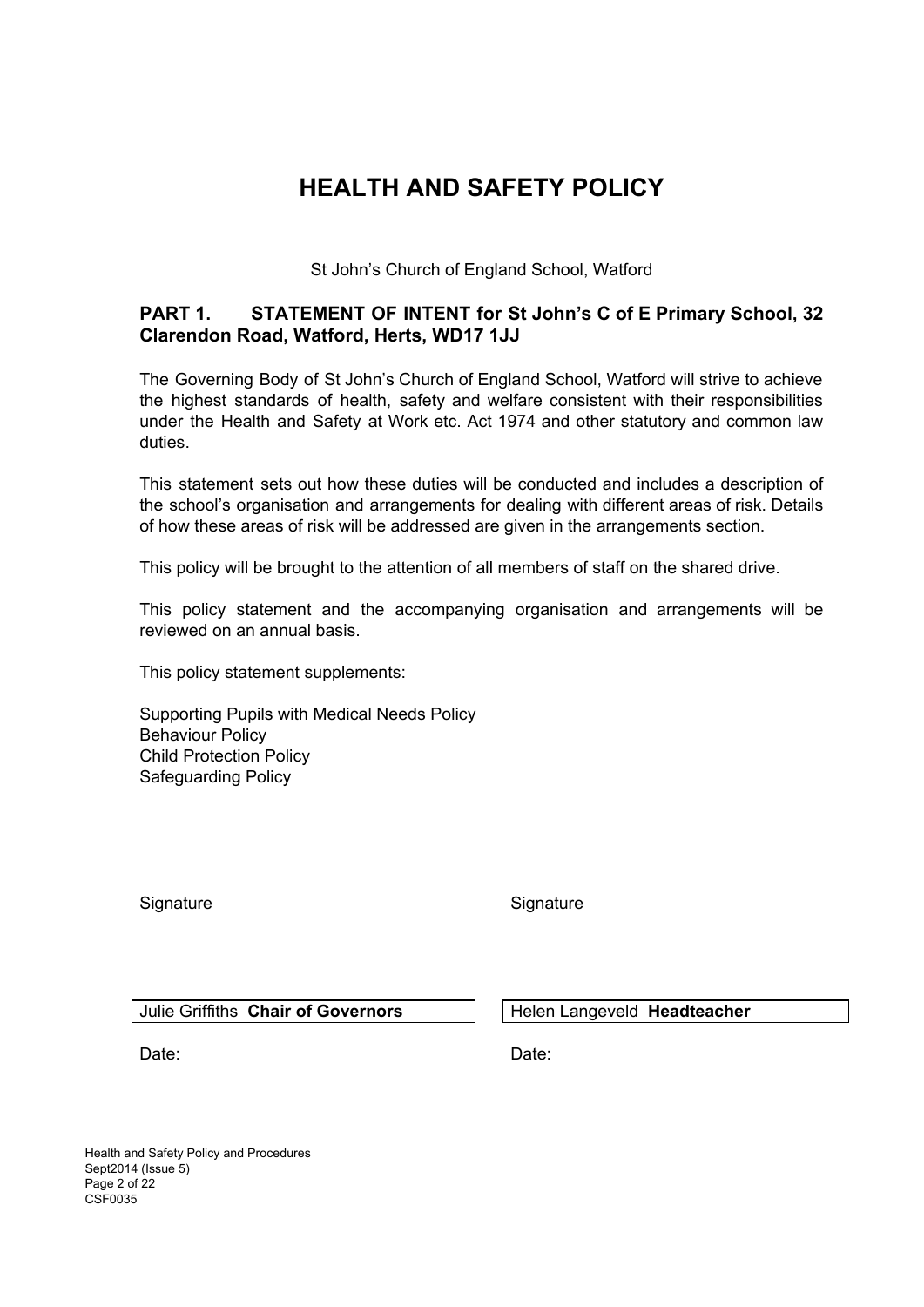#### **PART 2. ORGANISATION**

As the employer, the Governing Body has overall responsibility for Health and Safety in a Free school.

#### **At a school level duties and responsibilities have been assigned to staff and governors as detailed below.**

#### **Responsibilities of the Governing Body**

The requirement to provide a safe and healthy working environment for all employees is acknowledged and the Governing Body recognise and take responsibility for compliance with the statutory duties under the Health and Safety at Work etc Act 1974.

In compliance with the Health and Safety at Work Act, this schools Governing Body will ensure so far as is reasonably practicable that:

- all places and premises where staff and pupils are required to work and engage in school activities are maintained in a condition which is safe and without risk to health. (This includes the health and safety of persons on school premises or taking part in school activities elsewhere e.g. work experience and off-site visits);

- all plant and equipment is safe to use and that arrangements exist for the safe use, handling and storage of articles and substances at work;

- appropriate safe systems of work exist and are maintained;

- sufficient information, instruction, training and supervision is available and provided to ensure that staff are competent to do their tasks and pupils can avoid hazards and contribute in a positive manner towards their own health and safety and others;

- a healthy working environment is maintained including adequate welfare facilities.

In addition to the above, the school will ensure that so far as is reasonably practicable that the health and safety of non employees is not adversely affected by its' activities.

Employee involvement is an important part of managing safely, and consultation on health and safety with employees and employee representatives forms part of this policy.

To review and revise this policy as necessary at regular intervals. This policy statement and the accompanying organisational arrangements supersede any previously issued.

[Insert signature] [Insert signature]

Mrs Julie Griffiths Chair of Governors Mrs Helen Langeveld Headteacher

Health and Safety Policy and Procedures Sept2014 (Issue 5) Page 3 of 22 CSF0035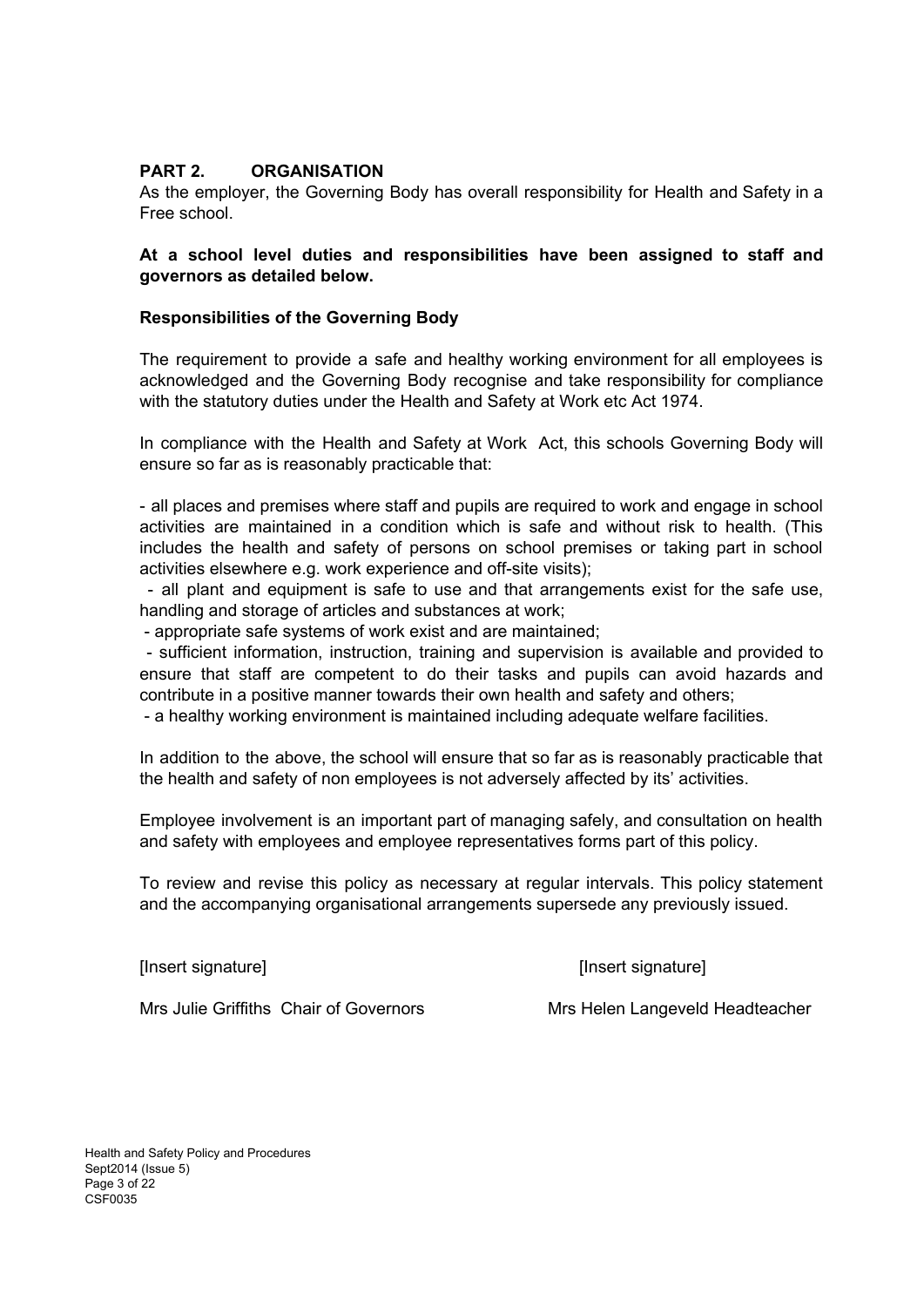St John's C of E Primary School is commencing the use of the online system Every - Health and Safety Task Management.

A Health & Safety Governor has been appointed to receive relevant information, monitor the implementation of policies and procedures and to feedback health and safety issues and identified actions to the Governing Body.

The Governing body will receive regular reports from the Headteacher or other nominated member of staff in order to enable them to provide and prioritise resources for health and safety issues.

Where required the Governing body will seek specialist advice on health and safety which the establishment may not feel competent to deal with. The Governing body as the employer provides access to competent H&S advice via *Health and Safety Executive* as required by the Health and Safety at Work etc Act 1974.

#### **Responsibilities of the Headteacher**

Overall responsibility for the day to day management of health and safety in accordance with the governing body's health and safety policy and procedures rests with the **Headteacher** 

The Headteacher has responsibility for:

- Co-operating with the Governing Body to enable health and safety policy and procedures to be implemented and complied with.
- Communicating the policy and other appropriate health and safety information to all relevant people including contractors.
- Ensuring effective arrangements are in place to proactively manage health and safety by conducting and reviewing inspections and risk assessments and implementing required actions.
- Reporting to the Governing body on health and safety performance and any safety concerns/ issues which may need to be addressed by the allocation of funds.
- Ensuring that the premises, plant and equipment are maintained in a safe and serviceable condition.
- Reporting to the DfE/ESFA any significant risks which cannot be rectified within the establishment's budget.
- Ensuring all staff are competent to carry out their roles and are provided with adequate information, instruction and training.
- Ensuring consultation arrangements are in place for staff and their trade union representatives (where appointed) and recognising the right of trade unions in the workplace to require a health and safety committee to be set up.
- Monitoring purchasing and contracting procedures to ensure the health and safety is included in specifications & contract conditions.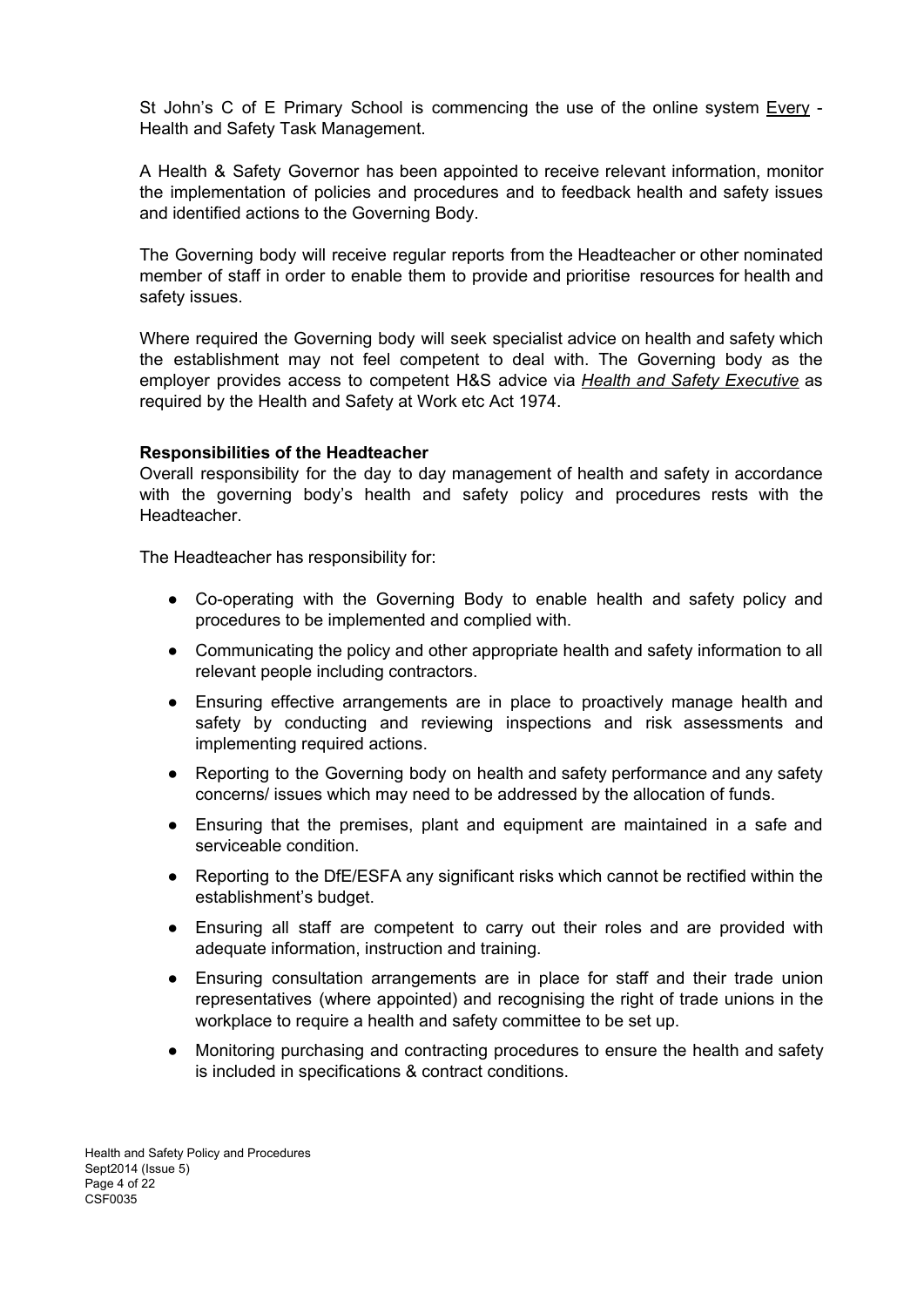#### **Whilst overall responsibility for health and safety cannot be delegated the Headteacher may choose to delegate certain tasks to other members of staff.**

The task of overseeing health and safety on the site has been delegated by the head to the Office Manager.

Where appropriate advice and actions are undertaken by Watford Girls Grammar School Caretaking service.

#### **Responsibilities of other staff holding posts of special responsibility**

Due to the limited number of staff in the first few years until further notice the Headteacher will:

- Apply the school's health and safety policy to all areas of work.
- Ensure staff under their control are aware of and follow relevant published health and safety guidance (from sources such as CLEAPSS, AfPE etc.)
- Ensure health and safety risk assessments are undertaken for the activities for which they are responsible and that identified control measures are implemented.
- Ensure that appropriate safe working procedures are brought to the attention of all staff under their control.
- Take appropriate action on health, safety and welfare issues referred to them, informing the Governing Body of any problems they are unable to resolve within the resources available to them.
- Carry out regular inspections of their areas of responsibility and report / record these inspections.
- Ensure the provision of sufficient information, instruction, training and supervision to enable staff and pupils to avoid hazards and contribute positively to their own health and safety.
- Ensure that all accidents (including near misses) occurring within their area of responsibility are promptly reported and investigated.

#### **Responsibilities of employees**

Under the Health and Safety at Work Act etc. 1974 all employees have general health and safety responsibilities. All employees are obliged to take care of their own health and safety whilst at work along with that of others who may be affected by their actions.

All employees have the responsibility to:

- Take reasonable care for the health and safety of themselves and others in undertaking their work.
- Comply with the school's health and safety policy and procedures at all times.
- Report all accidents and incidents in line with the reporting procedure.
- Cooperate with school management on all matters relating to health and safety.
- Not to intentionally interfere with or misuse any equipment or fittings provided in the interests of health safety and welfare.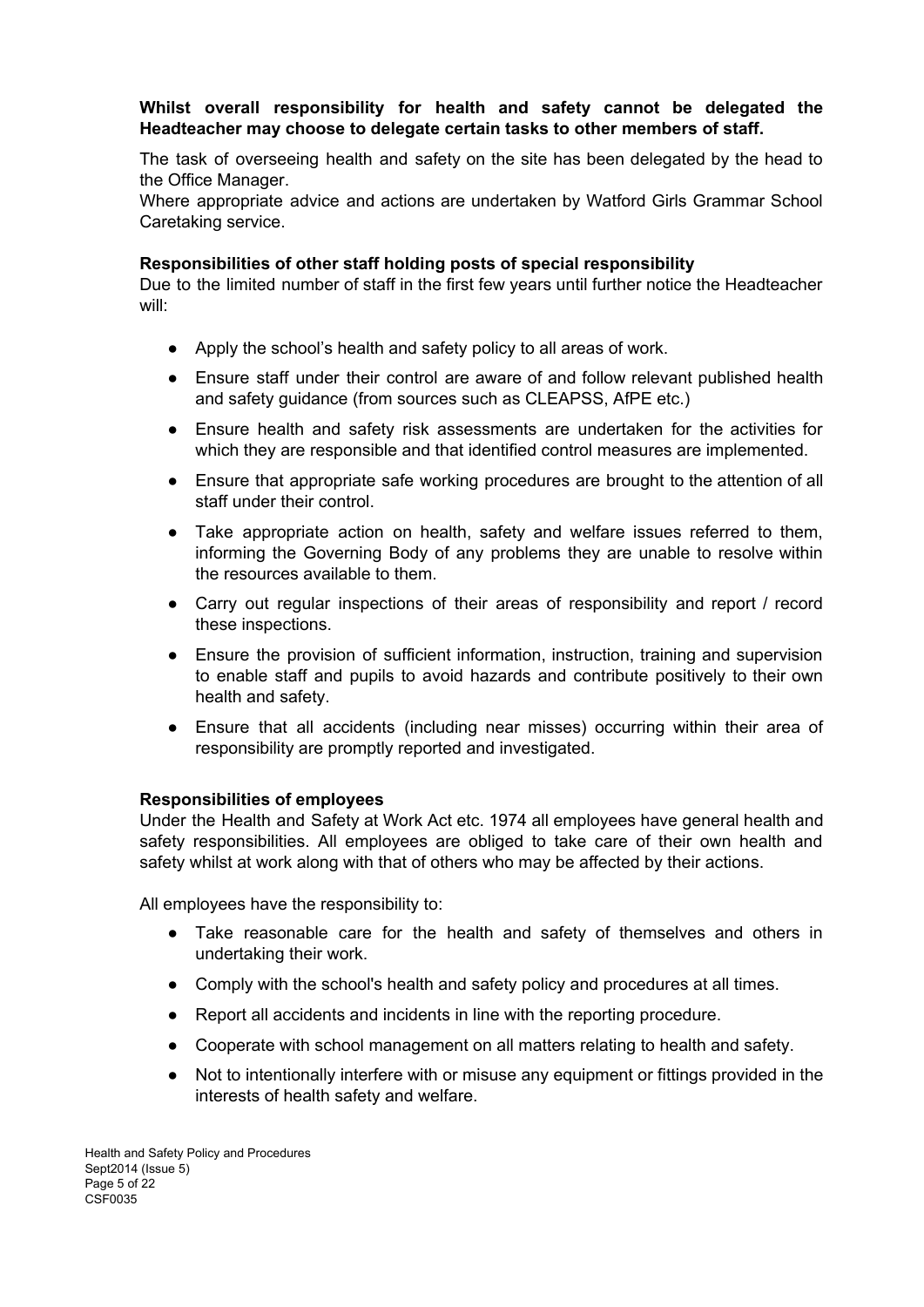- Report all defects in condition of premises or equipment and any health and safety concerns immediately to their line manager.
- Ensure that they only use equipment or machinery that they are competent / have been trained to use.
- Make use of all necessary control measures and personal protective equipment provided for safety or health reasons.

#### **PART 3. ARRANGEMENTS**

| Appendix 1  |                              | <b>Risk Assessments</b>                          |
|-------------|------------------------------|--------------------------------------------------|
| Appendix 2  | $\qquad \qquad \blacksquare$ | <b>Offsite Visits</b>                            |
| Appendix 3  | $\blacksquare$               | Health and Safety Monitoring and Inspections     |
| Appendix 4  | $\qquad \qquad \blacksquare$ | Fire Evacuation and other Emergency Arrangements |
| Appendix 5  | $\overline{\phantom{0}}$     | Inspection /Maintenance of Emergency Equipment   |
| Appendix 6  | $\blacksquare$               | <b>First Aid and Medication</b>                  |
| Appendix 7  | $\qquad \qquad \blacksquare$ | <b>Accident Reporting Procedures</b>             |
| Appendix 8  | ۰                            | Health and Safety Information and Training       |
| Appendix 9  | ۰                            | Personal safety / Lone-working                   |
| Appendix 10 | $\overline{\phantom{a}}$     | <b>Premises Work Equipment</b>                   |
| Appendix 11 | $\blacksquare$               | <b>Flammable and Hazardous Substances</b>        |
| Appendix 12 | ۰                            | Asbestos                                         |
| Appendix 13 | $\overline{\phantom{a}}$     | Lifting and Handling                             |
| Appendix 14 | $\overline{\phantom{a}}$     | Contractors                                      |
| Appendix 15 | $\overline{\phantom{a}}$     | Work at Height                                   |
| Appendix 16 | $\blacksquare$               | Display Screen Equipment (DSE)                   |
| Appendix 17 | $\overline{\phantom{a}}$     | <b>Vehicles on Site</b>                          |
| Appendix 18 | ۰                            | Lettings/Shared use of Premises                  |
| Appendix 19 | $\overline{\phantom{a}}$     | <b>Minibuses</b>                                 |
| Appendix 20 | -                            | Stress/Well-being                                |
| Appendix 21 | ۰                            | Legionella                                       |
| Appendix 22 | $\overline{\phantom{0}}$     | <b>Swimming Pool</b>                             |
| Appendix 23 | -                            | <b>Work Experience</b>                           |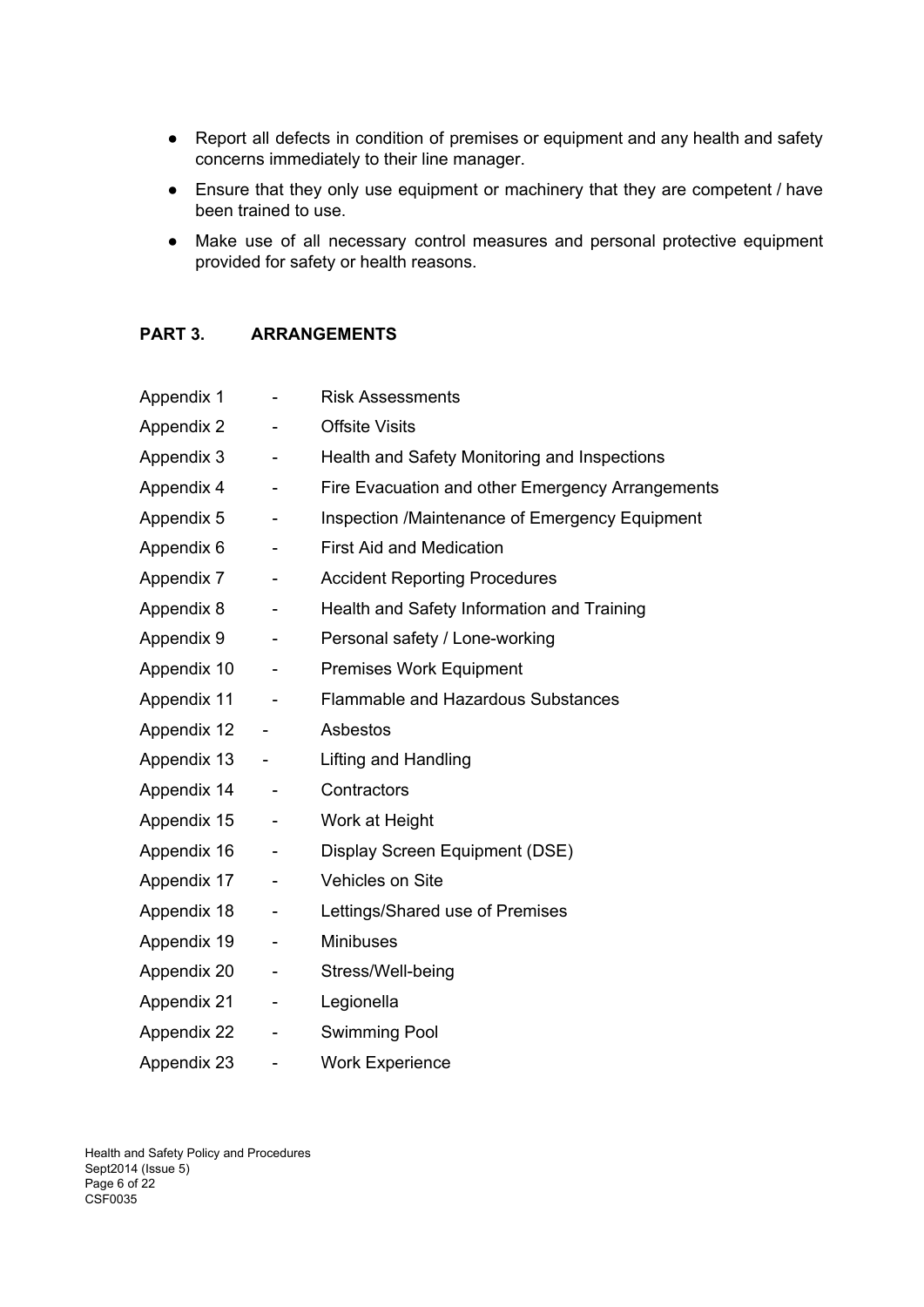## **APPENDIX 1**

## **Risk Assessments**

#### **General Risk Assessments and Curriculum Activities**

The school conducts and documents risk assessments for all activities presenting a significant risk. Risk assessments for curriculum activities will be carried out by class teachers and/or activity leaders using the relevant codes of practice and model risk assessments. Evolve is used for offsite trips. These are coordinated by the Educational Visit Coordinator and are approved by the Headteacher. The Health and Safety Governor should check for quality assurance. Generic Risk Assessments are stored in the Risk Assessment folder in the Headteacher's office and are sourced mainly from [Education](http://www.thegrid.org.uk/info/healthandsafety/manual.shtml#r) Health and Safety [Manual](http://www.thegrid.org.uk/info/healthandsafety/manual.shtml#r) - Herts grid.

Risk assessments are available for all staff to view and are held centrally in the Headteacher's office. These assessments will be reviewed on an annual basis or when the work activity changes, whichever is the soonest. Staff will be made aware of any changes to risk assessments relating to their work.

#### **Individual Risk Assessments**

Specific assessments relating to staff member(s) or pupil(s) are held on that individual's file and will be undertaken by the Headteacher. Such risk assessments will be reviewed on a regular basis.

It is the responsibility of all staff to inform their line manager of any medical conditions which may impact upon their work.

#### **Maternity**

A member of staff should inform the headteacher in writing as soon as possible that she is pregnant or breastfeeding. Pregnancy is not equated with ill health it is an everyday part of life and therefore normal health and safety management procedures should be able to cope with its health and safety implications. However, further consideration will need to be given to ensure that none of the working conditions can cause harm to her or her child.

It is a legal duty for employers to carry out an assessment of the potential risks to an expectant or nursing mother and their child, in line with the Management of Health and Safety at Work Regulations 1999, and to put in place all reasonably practicable measures to manage any risks identified.

Health and Safety Policy and Procedures Sept2014 (Issue 5) Page 7 of 22 CSF0035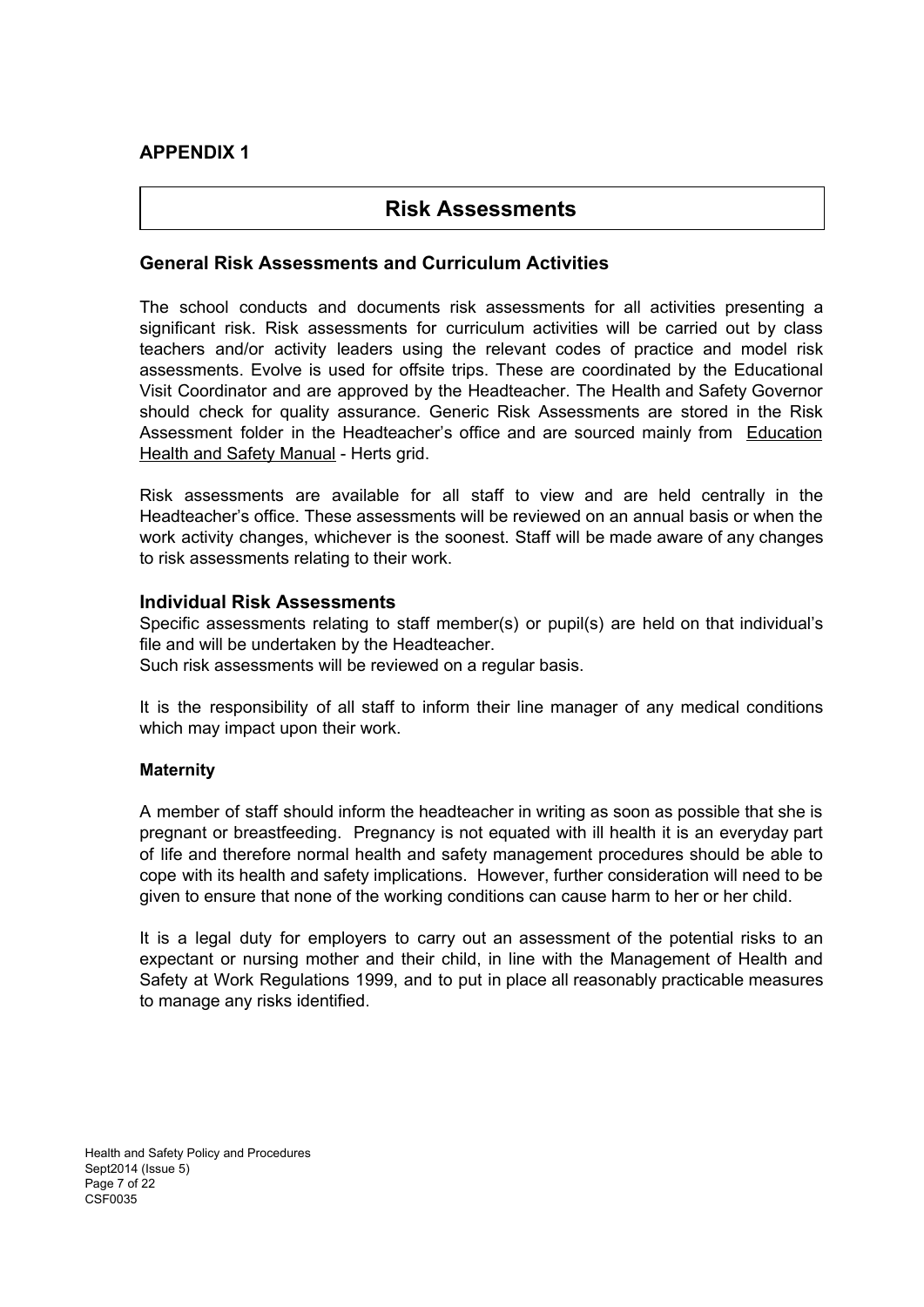St John's C of E is a subscribed member of CLEAPPS to fulfil our legal obligation to providing technical information to our employers. Their publications<sup>1</sup> are used as sources of model risk assessment within science and DT.

In addition the following publications are available within the school as sources of guidance for model risk assessments:

#### **Primary schools**

- Be Safe! Health and Safety in primary science and technology, 4th Edition ASE
- [National Society for Education in Art & Design (NSEAD) <http://www.nsead.org/hsg/index.aspx> ]
- [ Safe Practice in Physical Education and School Sport' Association of PE 'afPE' <http://www.afpe.org.uk/> ]
- CLEAPSS technology site <http://dt.cleapss.org.uk/>;
- CLEAPSS science site <http://science.cleapss.org.uk/>
- CLEAPSS primary school's site <http://primary.cleapss.org.uk/>

## **APPENDIX 2**

## **Offsite Visits**

St Johns C of E 'Offsite and Residential Policy' follows the Outdoor Education Advisory Panel's national guidance for learning outside the classroom and all offsite visits will be planned following this guidance available via:

*<https://www.thegrid.org.uk/info/healthandsafety/visits/manual.shtml>*

'Evolve' will be used for the planning and approval of **all** offsite visits beyond the schools locality in central Watford. Relevant risk assessments, participants names etc. will be attached electronically as required

The member of staff planning the trip will submit all relevant documents and risk assessments relating to the trip to the school's Educational Visits Coordinator who will check the documentation and planning of the trip.

The designated EVC's will attend training and refresher training every 3 -5 years*.*

<sup>&</sup>lt;sup>1</sup> CLEAPSS Science and D&T publications CD Rom or via [www.cleapss.org.uk](http://www.cleapss.org.uk/)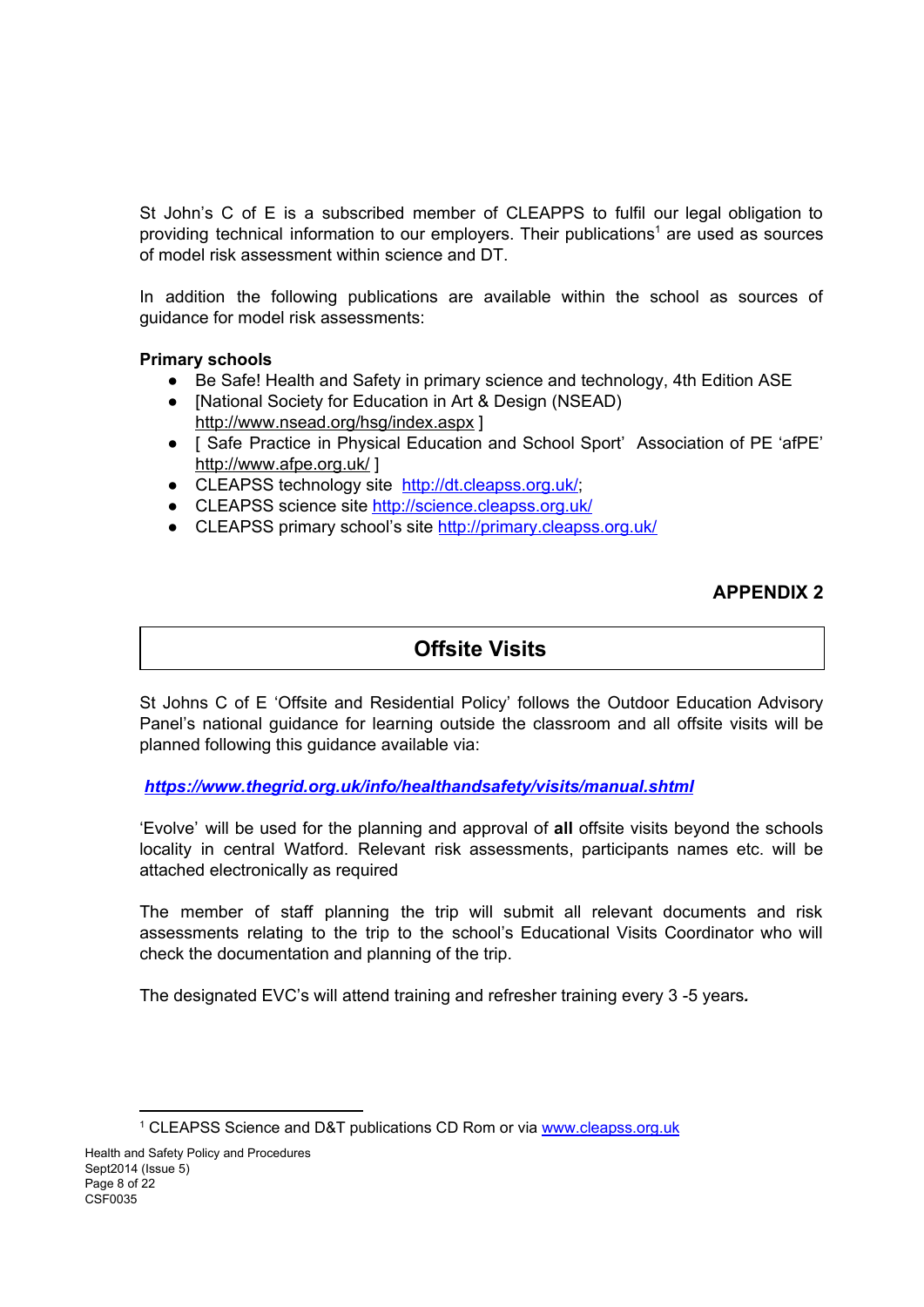# **Health and Safety Monitoring and Inspection**

A general inspection of the site will be conducted on a yearly basis and may be co-ordinated by the Headteacher, Caretaking staff, and/or the office manager. This may also involve the Health and Safety Governor.

The person(s) undertaking inspection will complete a report in writing and submit this to the Head teacher. Responsibility for following up items detailed in the safety inspection report will rest with the Headteacher, and the Finance and Premises Governor Committee.

A named governor, will undertake an audit of the school's health and safety management systems on an annual basis and report back to both the relevant sub-committee and full governing body meetings.

Pro forma inspection checklists can be found on The Drive.

**APPENDIX 4**

# **Fire Evacuation and other Emergency Arrangements**

The headteacher is responsible for ensuring the school's fire risk assessment is undertaken and implemented following guidance contained in 'Fire safety risk [assessment;](https://www.gov.uk/government/publications/fire-safety-risk-assessment-educational-premises) [Educational](https://www.gov.uk/government/publications/fire-safety-risk-assessment-educational-premises) premises' , ['Education](http://www.thegrid.org.uk/info/healthandsafety/fire_safety.shtml) Health and Safety Manual' [and](http://www.thegrid.org.uk/info/healthandsafety/fire_safety.shtml) [f](http://www.thegrid.org.uk/info/healthandsafety/fire_safety.shtml)rom the Complete Fire Safety company. The fire risk assessment is located on Every with the recording of the fire log book. This will be reviewed on an annual basis.

#### **Emergency Procedures**

Fire and emergency evacuation procedures are detailed on The Drive in the staff handbook and a summary posted in each classroom. These procedures will be reviewed at least annually and are made available to all staff as part of the school's induction process.

Evacuation procedures are also made available to all contractors / visitors.

Emergency exits, fire alarm call points, assembly points etc are clearly identified by safety signs and notices.

Emergency contact and key holder details are maintained by the alarm company and updated to the Headteacher and Chair of Governors.

Health and Safety Policy and Procedures Sept2014 (Issue 5) Page 9 of 22 CSF0035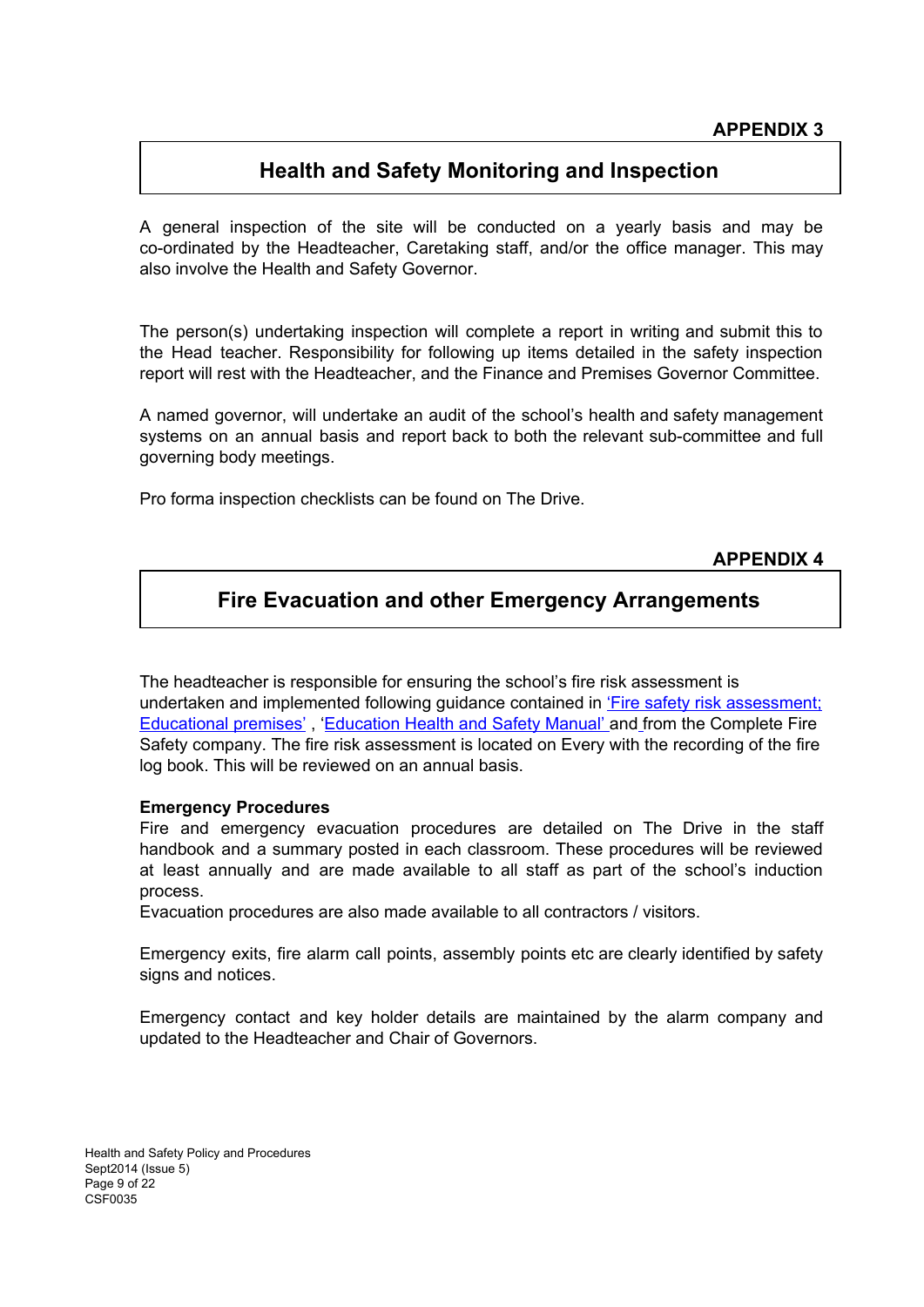#### **Fire Drills**

● Fire drills will be undertaken termly and results recorded in the Fire Log book.

#### **Fire Fighting**

- The safe evacuation of persons is an absolute priority. Staff may only attempt to deal with small fires, **if it is safe to do so without putting themselves at risk**, using portable fire fighting equipment.
- Staff must ensure the alarm is raised BEFORE attempting to tackle a fire. The priority is always to clear the building and ensure the safety of all. it is not expected for members of staff to tackle a fire.
- Staff will be made aware of the type and location of portable fire fighting equipment and receive basic instruction in its correct use at induction.

#### **Details of service isolation points** (i.e. gas, water, electricity)

Gas (Plant Room) and electricity (Electrical Plant Room) are located on the left facing side of the site.

Water - also located in Plant Room

There are manual isolation devices on individual taps.

#### **Bomb incident**

Unlike fire evacuations it is difficult to define clear, mandatory guidelines that must be followed. A dynamic risk assessment must be made at the time in question depending upon the actual circumstances and advice from external agencies. Therefore in the event of an incident the Senior Leadership Team will decide on appropriate actions considering the situation and follow the evacuation procedure. This will then be communicated to staff, pupils, visitors, etc. by an appropriate means.

Any member of staff who receives information regarding a bomb on-site must immediately inform the Headteacher or a member of senior management in their absence.

There will be a designated site for evacuation due to a bomb that may be different to the fire evacuation site. This site will be known to all staff and governors but not stated in the policy for safety reasons.

#### **Details of chemicals and flammable substances on site**.

Flammable substances are kept in locked areas. Certain high risk areas (for example: Boiler Room) have no flammable substances.

Chemicals are kept in locked Cleaning Cupboards - only keyholders have access.

An inventory of these will be kept by the Caretaker. An inventory will be held in each cleaner cupboard.

The Caretaker is aware of how many chemical products are on site and where they are. The Caretaker is trained in chemical use and caution/emergency signs posted in every cleaning cupboard.

COSSH sheets in Caretaker's Room for each chemical on site.

Health and Safety Policy and Procedures Sept2014 (Issue 5) Page 10 of 22 CSF0035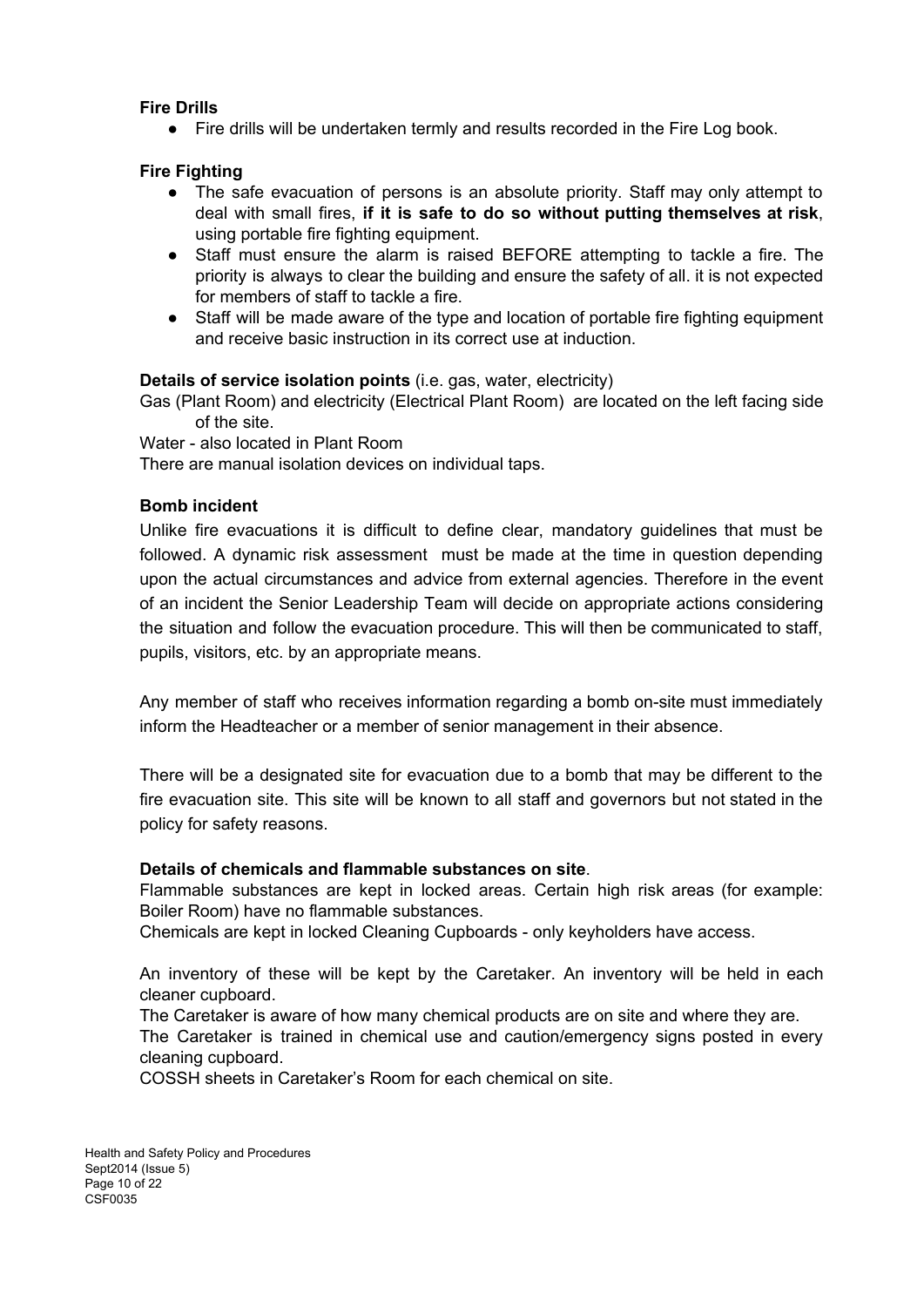# **Inspection /Maintenance of Emergency Equipment**

The School's Caretaker is responsible for ensuring that the school's fire log is kept up to date and that the following inspection / maintenance is undertaken and recorded. Complete fire system maintenance by a competent engineer from Aegis is required two times annually.

#### **FIRE ALARM SYSTEM**

Call-points checked daily for tampering.

Fire alarm call points will be tested weekly in rotation.

There are over 20 call-points on site to be tested.

Tests: 5.45pm every Friday before lock-up.

The alarm monitoring company is aware of this action.

Any defects on the system will be reported immediately to the alarm contractor / electrical engineer.

Once a year the fire alarm system will be checked by a professional company.

All the call points are clearly marked and are located throughout the site.

#### **FIRE FIGHTING EQUIPMENT**

The site has multiple extinguishers, fire blankets, and a dry riser attachment.

Daily in-house checks that all fire fighting equipment remains available for use and operational which is recorded and logged

'Complete Fire Protection' undertakes an annual maintenance service of all fire fighting equipment.

Defective equipment or extinguishers that need recharging should be taken out of service and reported directly to the Headteacher.

Caretaker trained in use and recognition of different fire fighting equipment,

#### **EMERGENCY LIGHTING SYSTEMS**

These systems will be checked for operation monthly in house and annually a full discharge test and certification of the system will be undertaken by a professional company.

The site has three floors each with their own emergency light testing panel.

#### **MEANS OF ESCAPE**

The site has 10 external escape routes on the ground floor, there are two staircases - one which leads directly to a fire exit.

All fire exits are well marked by lit signs and are open during school hours; the doors are maintained and never obstructed.

There are two fire exits which lead to the rooftop garden.

All members of staff are aware of the evacuation process; the staff will guide students out of the nearest exit and take them to the church car park directly neighbouring the school. Termly fire drills are recorded

Health and Safety Policy and Procedures Sept2014 (Issue 5) Page 11 of 22 CSF0035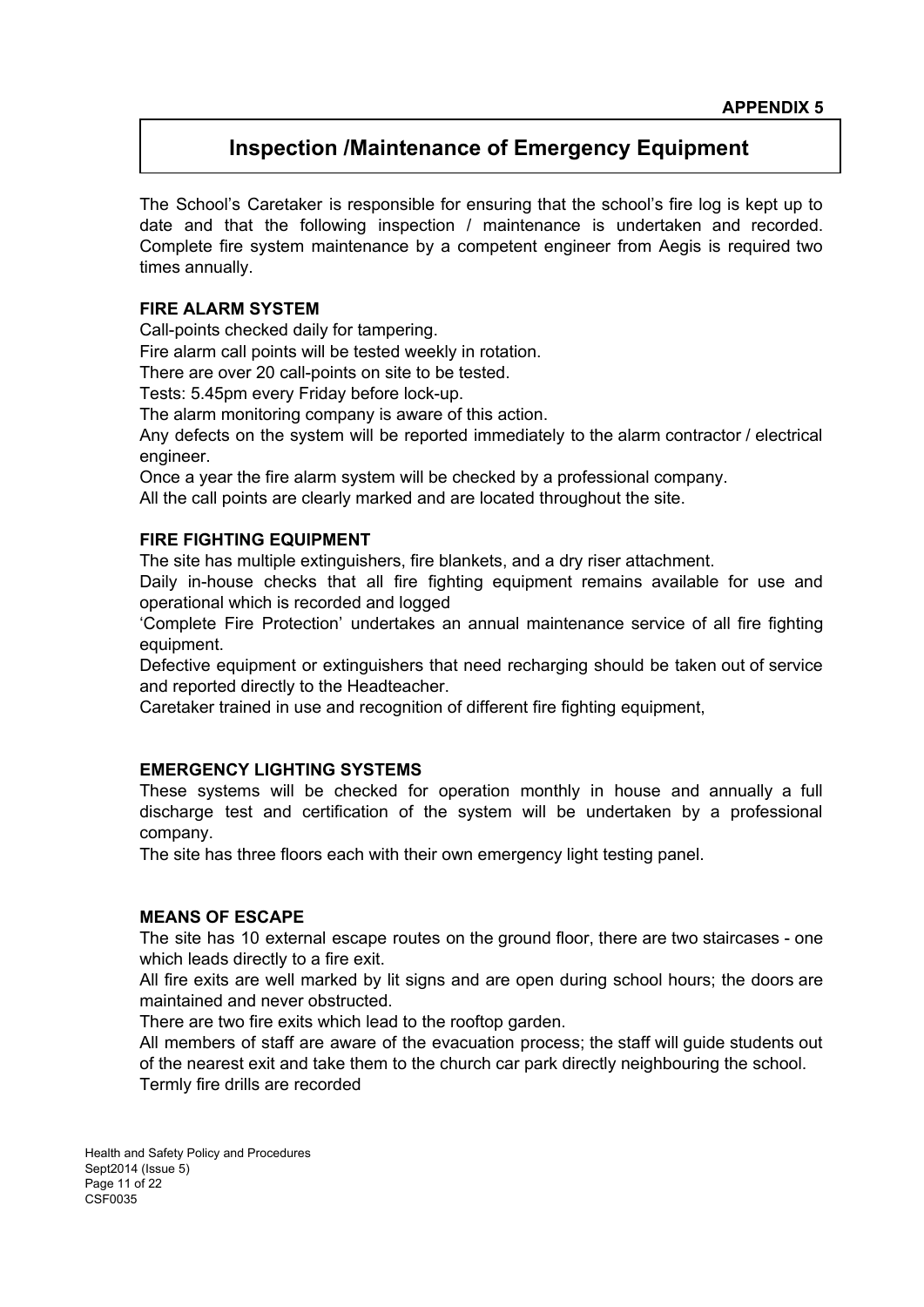# **First Aid and Medication**

St John's will aim for as many staff as possible to be first aid trained and will arrange first aid training on an annual basis, open to all.

However, in order to ensure that there is adequate provision for leave/absence/first aiders being off site, the following minimum levels of training will apply:

A minimum of one member of staff in each EYFS class will be paediatric first aid trained.

A minimum of at least one member of staff trained in First Aid for Schools should be available on each occupied level of the building during the school's operational hours of 7:30am to 5:45pm.

A minimum of one member of staff in Eagle Club will be paediatric first aid trained.

A minimum of one member of staff on all off-site trips will be trained in First Aid for Schools, with a paediatric qualification required if the trip involves Reception class children.

Whether they are first aid trained or not, all staff will be trained in what to do in an emergency. The Appointed Person will ensure that there is adequate provision for leave/absence/first aiders being off site. There is adequate provision for out of hours activities.

This first aid needs assessment was carried out in accordance with HSE guidance and reviewing their published case study of a primary school.

The first aiders at St John's C of E School hold certificates and have completed training of a suitable quality to meet EYFS and Ofsted requirements.

First aid certificates are valid for 3 years and a register of first aiders with the relevant dates is held by the SBM. A list of first aiders is displayed by all mounted first aid boxes and displayed in the medical room and the School Office.

The Headteacher will ensure that refresher training is organised to maintain competence and that new persons are trained should first aiders leave.

For administration of medicine and Individual Healthcare Plans, please refer to the **'Supporting Pupils with Medical Conditions Policy'.**

#### **Location of First Aid Kits**

**Please refer to the 'First Aid Policy'.**

Health and Safety Policy and Procedures Sept2014 (Issue 5) Page 12 of 22 CSF0035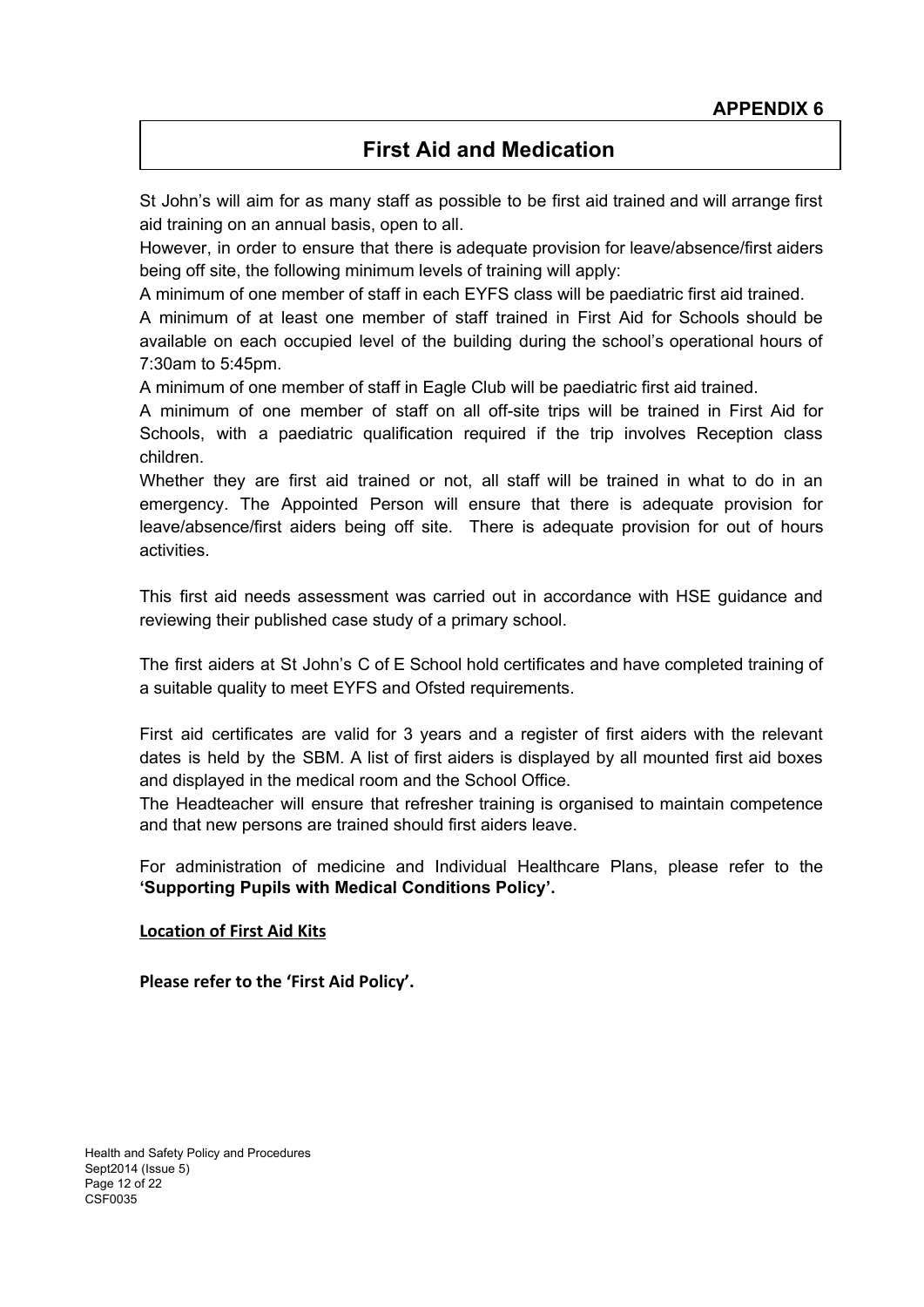# **Accident Reporting Procedures**

#### **Accidents to employees**

All employee accidents will be recorded on Scholarpack and all accidents other than minor accidents will be reported to the Governing Body.

#### **Accidents to pupils & other non-employees (members of public/visitors to site etc.)**

All accidents to pupils and other non-employees will be recorded. All incidents relating to pupils will ultimately be transferred onto Scholarpack but where necessary or more practical initial recording may be in an accident log book which is held in the central office. accidents related to members of the public visiting the site will be recorded in the office file alongside staff.

All major incidents:

- Major injuries.
- Accidents where significant first aid treatment has been provided.
- Accidents which result in the injured person being taken from the scene of the accident directly to hospital.
- Accidents arising from premises / equipment defects.

will be reported to the Headteacher and the Health and Safety Governor. Parents / carers will be notified immediately of all major injuries.

Accidents will be monitored for trends and a report made to the Governing Body as necessary.

The Headteacher, or their nominee, will investigate accidents and take remedial steps to avoid similar instances recurring. Faulty equipment, systems of work etc. must be reported and attended to as soon as possible.

#### **Reporting to the Health and Safety Executive (HSE)**

Incidents involving a fatality or major injury will be reported immediately to the Health and Safety Executive (HSE) on 0845 300 9923 and Education Health and Safety team on 01992 556478.

The Headteacher is responsible for ensuring all incidents resulting in the following outcomes must be reported to the HSE via their online reporting system <http://www.hse.gov.uk/riddor/> within 15 days of the incident occurring.

- A pupil or other non-employee being taken directly to the hospital for treatment and the accident arising as a result of the condition of the premises/equipment, due to the way equipment or substances were used or due to a lack of supervision/organisation etc.
- Employee absence or inability to carry out their normal duties as the result of a work related accident, for periods of 7 days or more (including w/e's and holidays)
- Retention of pupil accidents forms are recorded on the date of the incident and will be held for 6 years. Please see Data Retention Policy.
- Employee forms are to be retained for a minimum of 3 years.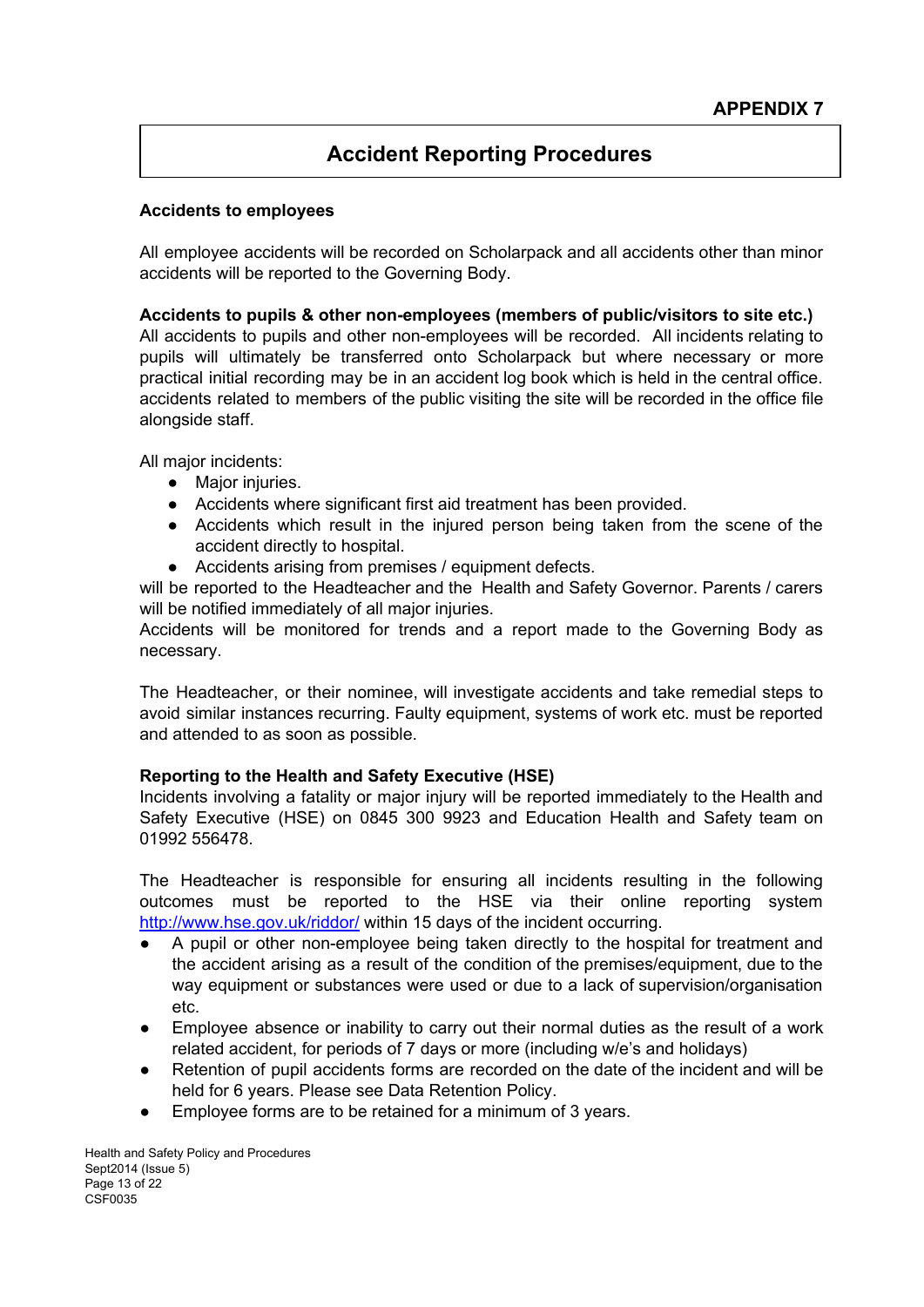# **Health and Safety Information and Training**

#### **Consultation**

Buildings and Resources governor committee

The Finance and Resource committee meets twice a term with a standing agenda item to discuss any health, safety and welfare issues affecting staff, pupils or visitors. As the school grows there will be a Safety Representative from a teaching Trade Union on the staff. *The Headteacher will be responsible for assessing the effectiveness of training received and ensuring staff are competent to undertake their duties.*

#### **Communication of Information**

The Health and Safety Law poster is displayed in the staffroom.

#### **Health and Safety Training**

All employees will be provided with:

- induction training in the requirements of this policy;
- update training in response to any significant change;
- training in specific skills needed for certain activities, (e.g. use of hazardous substances, work at height etc.)
- refresher training where required.

Training records will be kept on the MIS system.

The School Business Manager is responsible for co-ordinating health and safety training needs and for including details in the training and development plan. This includes a system for ensuring that refresher training is undertaken within the prescribed time limits. Every will be used as a system to ensure reviews are done in time. The Headteacher will be responsible for assessing the effectiveness of training received.

Each member of staff is also responsible for drawing the Headteacher's / line managers attention to their own personal needs for training and for not undertaking duties unless they are confident that they have the necessary competence.

Health and Safety Policy and Procedures Sept2014 (Issue 5) Page 14 of 22 CSF0035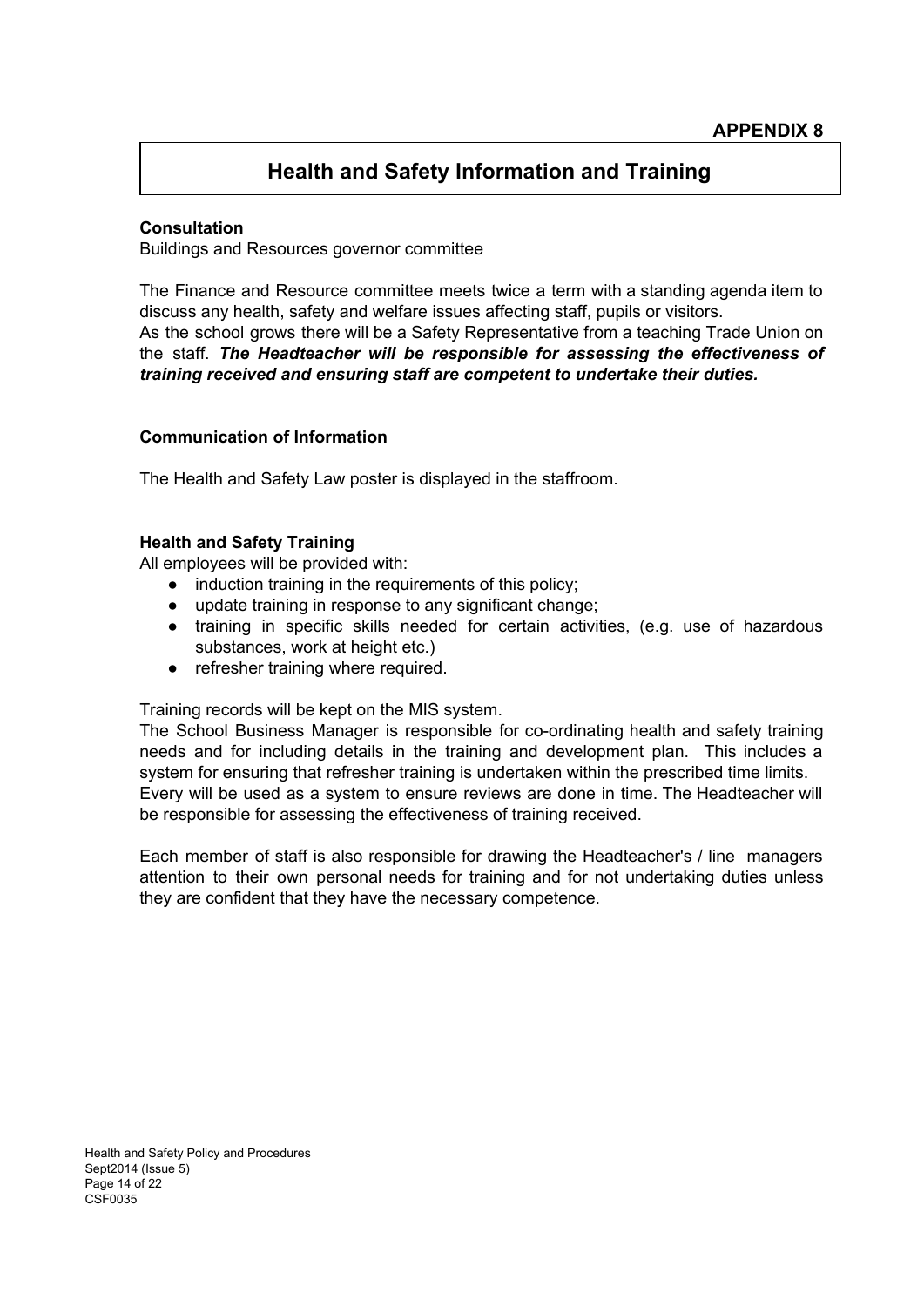# **Personal Safety/Lone-working**

The school believes that staff should not be expected to put themselves in danger and will not tolerate violent / threatening behaviour to its staff.

Staff will report any such incidents to the Headteacher. The school will work in partnership with the Governing Body and the police where inappropriate behaviour/ individual conduct compromises the school's aims in providing an environment in which the pupils and staff feel safe.

#### **Lone-working**

Staff are encouraged not to work alone in school but when necessary should follow the Lone-working Policy.

#### **School staff responding to call outs**

There are several 'key holders' for this site, in the event of an alarm the Caretaker will be first contacted, if a key holder is unavailable the callout goes as follows: Caretaker, Alex Handley, Father David, Helen Langeveld. Key holders report if they will not be able to attend.

Attendants will remain safe by surveying the site for break in prior to entering, and ideally having a second person with them.

Key holders will search the building for possible causes of alarm activation, resolve the issue, when safe they will reset the alarm.

All callouts are reported and recorded.

#### **APPENDIX 10**

# **Premises and Work Equipment**

All staff are required to report to the School Business Manager any problems found with plant/equipment. Defective equipment will be clearly marked and taken out of service by storing in a secure location pending repair / disposal.

The School Business Manager is responsible for identifying all plant and equipment in an equipment register and ensuring that any specific training or instruction needs, personal protective equipment requirements are identified and relevant risk assessments conducted where required. Equipment restricted to those users who are authorised / have received specific training is recorded in Scholarpack.

Health and Safety Policy and Procedures Sept2014 (Issue 5) Page 15 of 22 CSF0035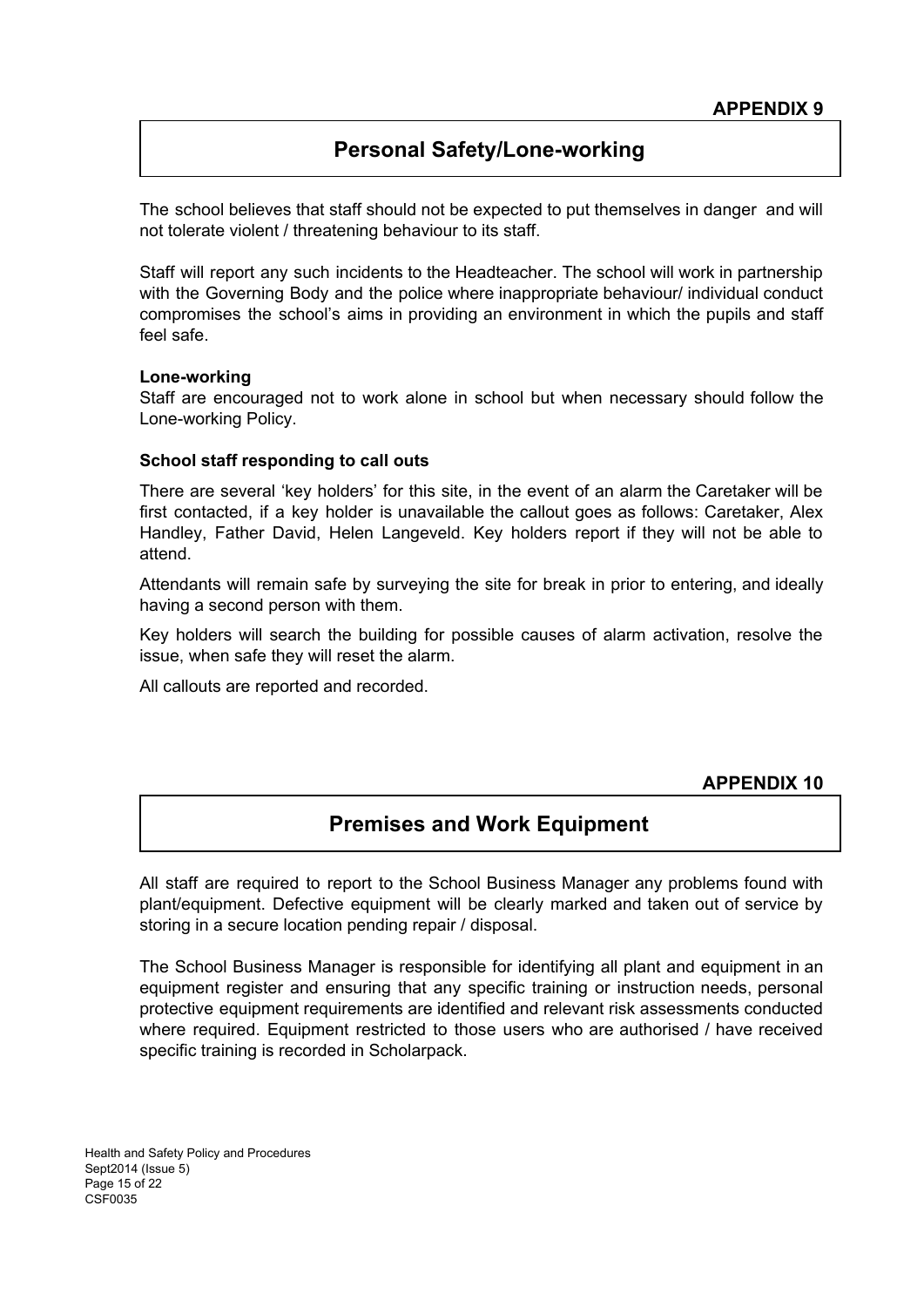#### **Planned maintenance / inspection**

Regular inspection and testing of school plant and equipment is conducted to legislative requirements by competent contractors. Records of such monitoring will be managed in Every.

#### **Curriculum Areas**

Teachers are responsible for ensuring that the School Business Manager and Headteacher are made aware of any maintenance requirements for new equipment are identified and implemented.

#### **Electrical Safety**

All staff will conduct a visual inspection of plugs, cables and electrical equipment prior to use. Defective equipment will be reported to the School Business Manager and will be logged in Every.

All portable items of electrical equipment will be subject to formal inspection and testing (Portable Appliance Testing (PAT)) on an identified cycle (dependant upon the type of equipment and the environment it is used in). All earthed equipment (class 1) and cables attached to such equipment will be tested annually.

This inspection and testing will be conducted by a suitably qualified person/external company yearly.

The School Business Manager is responsible for keeping an up-to-date asset register of all relevant electrical appliances and for ensuring that all equipment is available for testing.

Personal items of equipment (electrical or mechanical) should not be brought into the school without prior authorisation and must be subjected to the same tests as school equipment.

#### **External play equipment**

External play equipment will only be used when appropriately supervised. Any equipment will be visually checked before use for any apparent defect. PE and Play equipment is subject to an annual inspection by the Site Manager.

#### **APPENDIX 11**

# **Flammable and Hazardous Substances**

Every attempt will be made to avoid, or choose the least harmful of, substances which fall under the *"Control of Substances Hazardous to Health Regulations 2002"* (COSHH Regulations).

Within curriculum areas (in particular science and DT) teachers are responsible for COSHH and ensuring that an up to date inventory and model risk assessments contained in the relevant national publications are in place. (CLEAPSS, Association for Science Education's "Topics in Safety" etc.)

Health and Safety Policy and Procedures Sept2014 (Issue 5) Page 16 of 22 CSF0035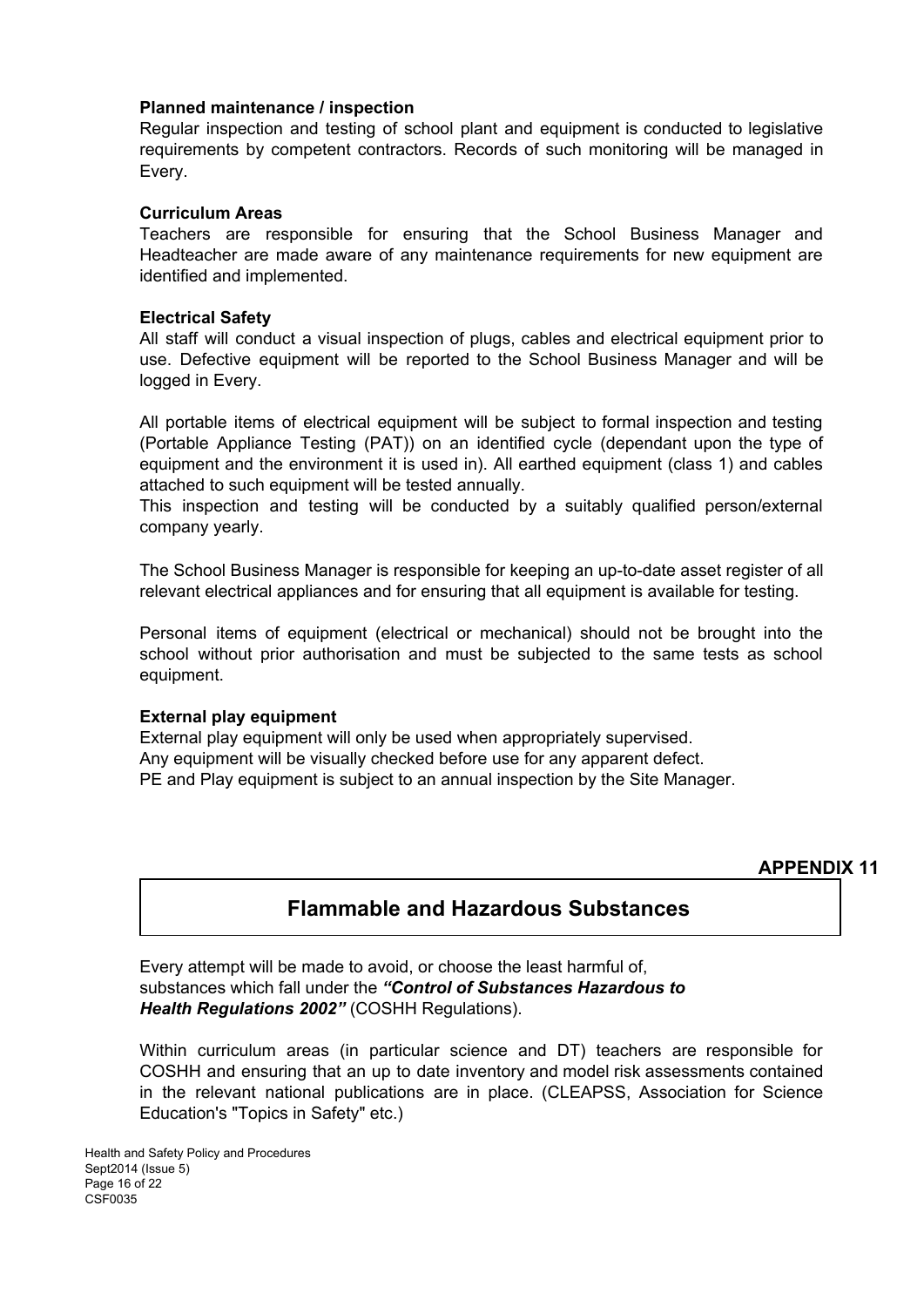St John's C of E is a member of CLEAPSS.

In all other areas the establishments nominated person(s) responsible for substances hazardous to health- Site Manager.

They shall ensure:

- an inventory of all hazardous substances used on site is compiled and regularly reviewed.
- material safety data sheets are obtained from the relevant supplier for all such materials.
- If required, full COSHH risk assessments are conducted and communicated to staff exposed to the product/substance.
- all chemicals are appropriately and securely stored out of the reach of children.
- all chemicals are kept in their original packaging and labelled (no decanting into unmarked containers).
- suitable personal protective equipment (PPE) has been identified and available for use. PPE is to be provided free of charge where the need is identified as part of the risk assessment.

Where persons may be affected by their use on site, the Site Manager is responsible for ensuring that COSHH assessments are available from contractors *(this applies to both regular contracts such as cleaners and caterers and from builders, decorators, flooring specialists, etc*).

## **APPENDIX 12**

## **Asbestos**

Due to being a new build in 2018 there is no asbestos on site.

#### **APPENDIX 13**

# **Lifting and Handling**

Generic risk assessments for regular manual handling operations are undertaken and staff provided with information on safe moving and handling techniques.

#### **Staff should ensure they are not lifting heavy items and equipment unless they have received training and/or equipment in order to do so safely.**

All manual handling activities which present a significant risk to the health and safety of staff, will be reported to the School Business Manager and where such activities cannot be avoided a risk assessment will be conducted to ensure such risks are adequately controlled. A copy of this assessment will be provided to employees who must follow the instruction given when carrying out the task.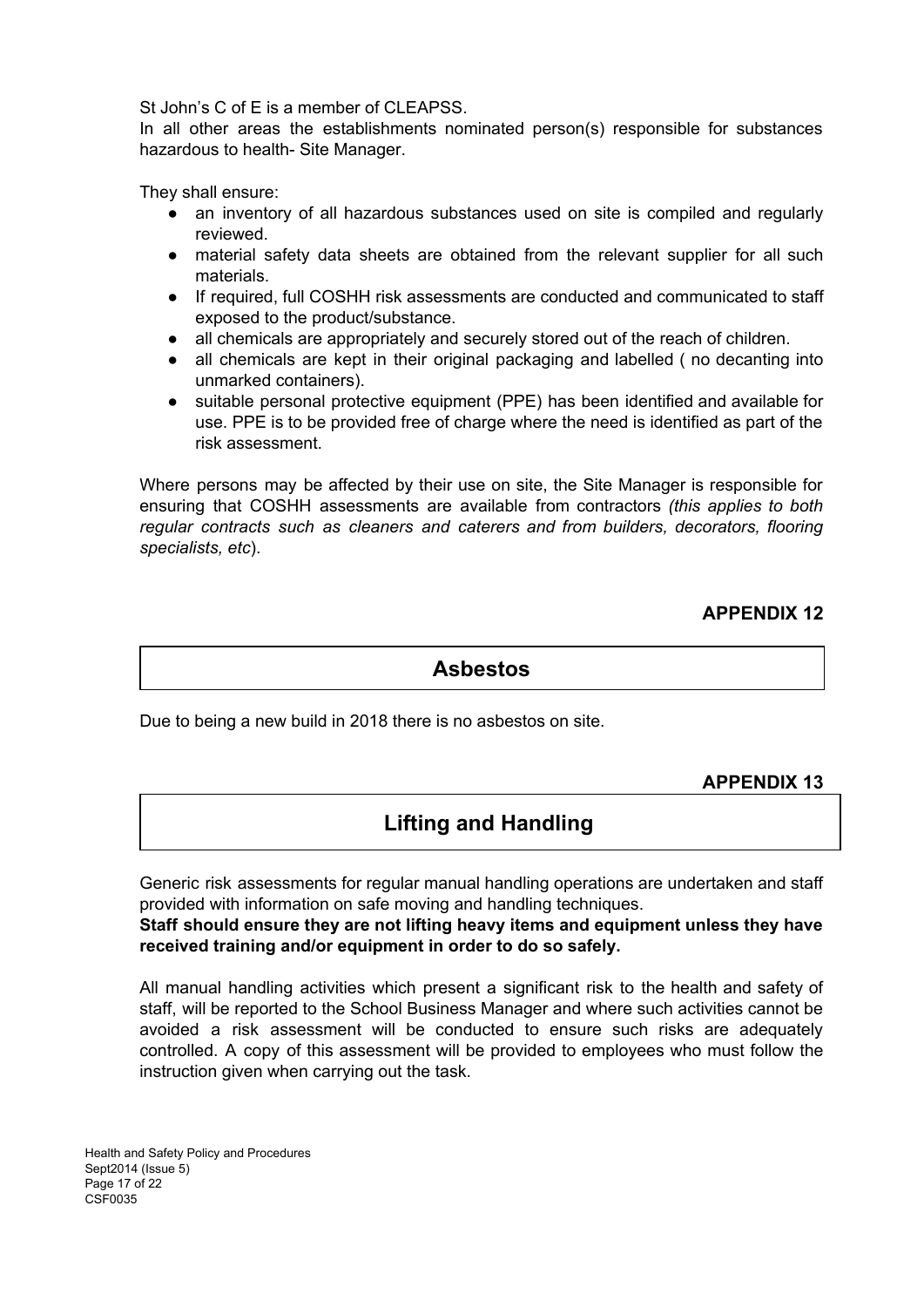#### **Paediatric Moving and Handling**

All staff who move and handle pupils have received appropriate training (both in general moving and handling people techniques and specific training on any lifting equipment, hoists, slings etc. they are required to use).

All moving and handling of pupils has been risk assessed and recorded by a competent member of staff.

Equipment for moving and handling people is subject to inspection on a 6 monthly basis by a competent contractor.

#### **APPENDIX 14**

# **Contractors**

All contractors used by the school shall ensure compliance with relevant health and safety legislation, guidance and good practice.

All contractors must report to the school office where they will be asked to sign the visitors book and wear an identification badge. Contractors will be issued with guidance on emergency procedures, relevant risks, and local management arrangements.

The Site Manager, and in their absence the School Business Manager, is responsible for monitoring areas where the contractor's work may directly affect staff and pupils and checking whether expected controls are in place and working effectively.

#### **School managed projects**

Where the school undertakes projects direct the governing body are considered the 'client' and therefore have additional statutory obligations. Such projects are managed by the ESFA who will ensure that landlords consent has been obtained and, where applicable, all statutory approvals, such as planning permission and building regulations have been sought.

This would include whether  $CDM<sup>2</sup>$  regulations will apply.

To ensure contractor competency the school uses a property framework contractor as a method of procuring works. These contractors have satisfied the ESFA that they understand and abide by health and safety regulations.

The school, contractor(s) and any subcontractor(s) involved will exchange relevant information regarding the work activities and agree the risk assessment and safe systems of work to be used prior to works commencing on site. Contractors will be asked to provide risk assessments and method statements specific to the site and works to be undertaken.

 $2$  CDM refers to the Construction (Design and Management) Regulations and applies to any building, demolition, maintenance or refurbishment work. Such projects are notifiable to the HSE where the work exceeds 30 days or involves more than 500 person days of work. In such instances it is recommended that an agent be used to work on the schools behalf.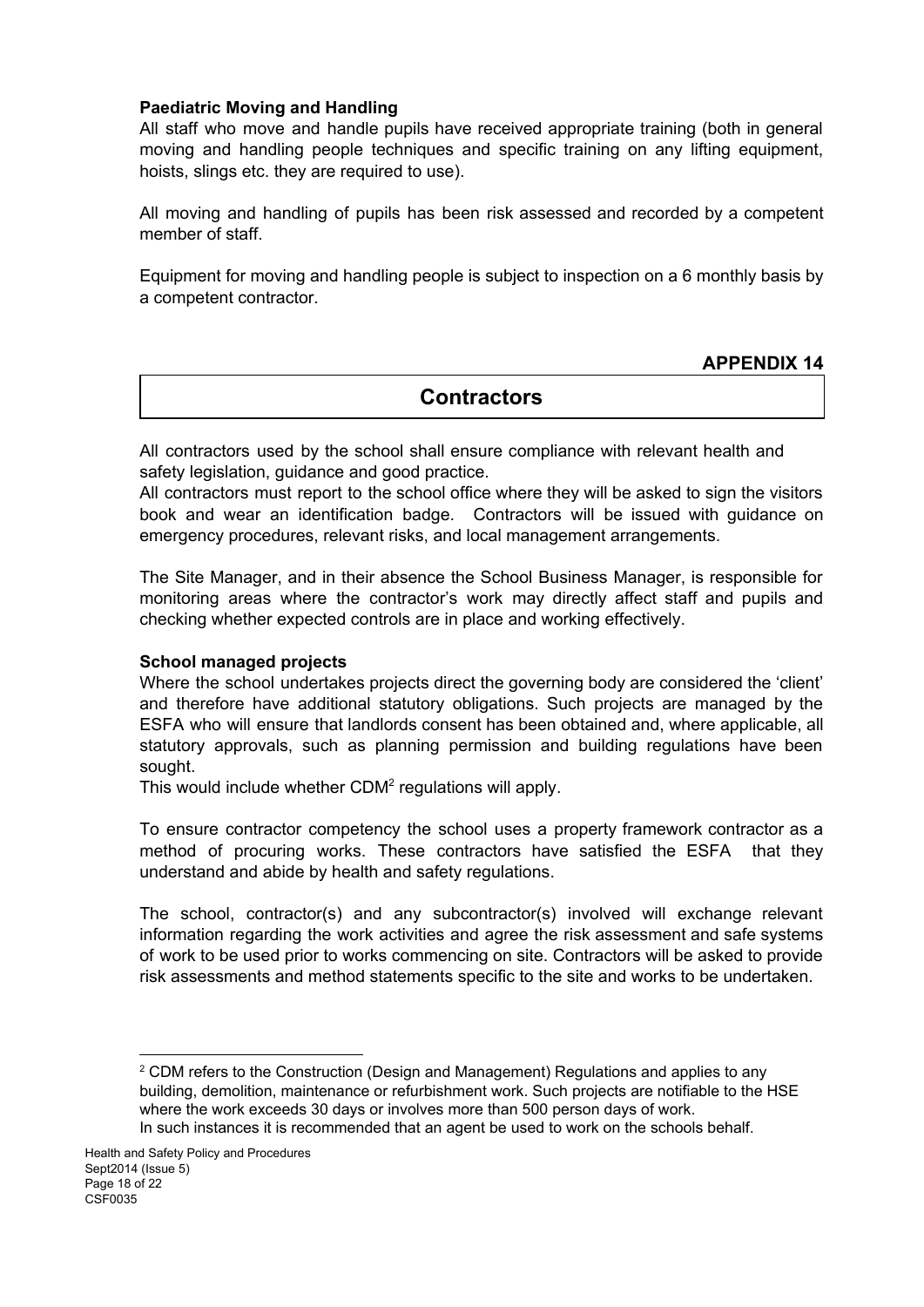# **Work at Height**

Working at height can present a significant risk; where such activities cannot be avoided a risk assessment will be conducted to ensure such risks are adequately controlled. A copy of this assessment will be provided to employees authorised to work at height.

When working at height (including accessing storage or putting up displays) appropriate stepladders or kick stools are to be used. Staff must not climb onto chairs etc. All staff will be given access to Safe use of ladders and step ladders - HSE.

Basic instruction will be provided to all staff if they communicate a need to use ladders or stepladders. It is not anticipated that staff will need to use ladders as all maintenance activities will be the responsibility of the contracted Site Manager.

Information on ladders can be found here: <http://www.hse.gov.uk/pubns/indg455.htm>

Formal training on work at height, use of ladders, mobile tower scaffolds etc. will be provided where a significant risk is identified as part of an individual's role.

The establishments nominated person(s) responsible for work at height is the Site Manager.

The nominated person(s) shall ensure:

- all work at height is properly planned and organised;
- the use of access equipment is restricted to authorised users;
- all those involved in work at height are trained and competent to do so;
- the risks from working at height are assessed and appropriate equipment selected;
- a register of access equipment is maintained and all equipment is regularly inspected and maintained;
- any risks from fragile surfaces are properly controlled.

#### **APPENDIX 16**

# **Display Screen Equipment (DSE)**

All staff who use computers daily, as a significant part of their normal work *(significant is taken to be continuous / near continuous spells of an hour or more at a time*) e.g. admin / office staff shall have DSE assessment carried out.

Staff identified as DSE users may request an eyesight test for DSE use every 2 years by a qualified optician (and corrective glasses if required specifically for DSE use).

Health and Safety Policy and Procedures Sept2014 (Issue 5) Page 19 of 22 CSF0035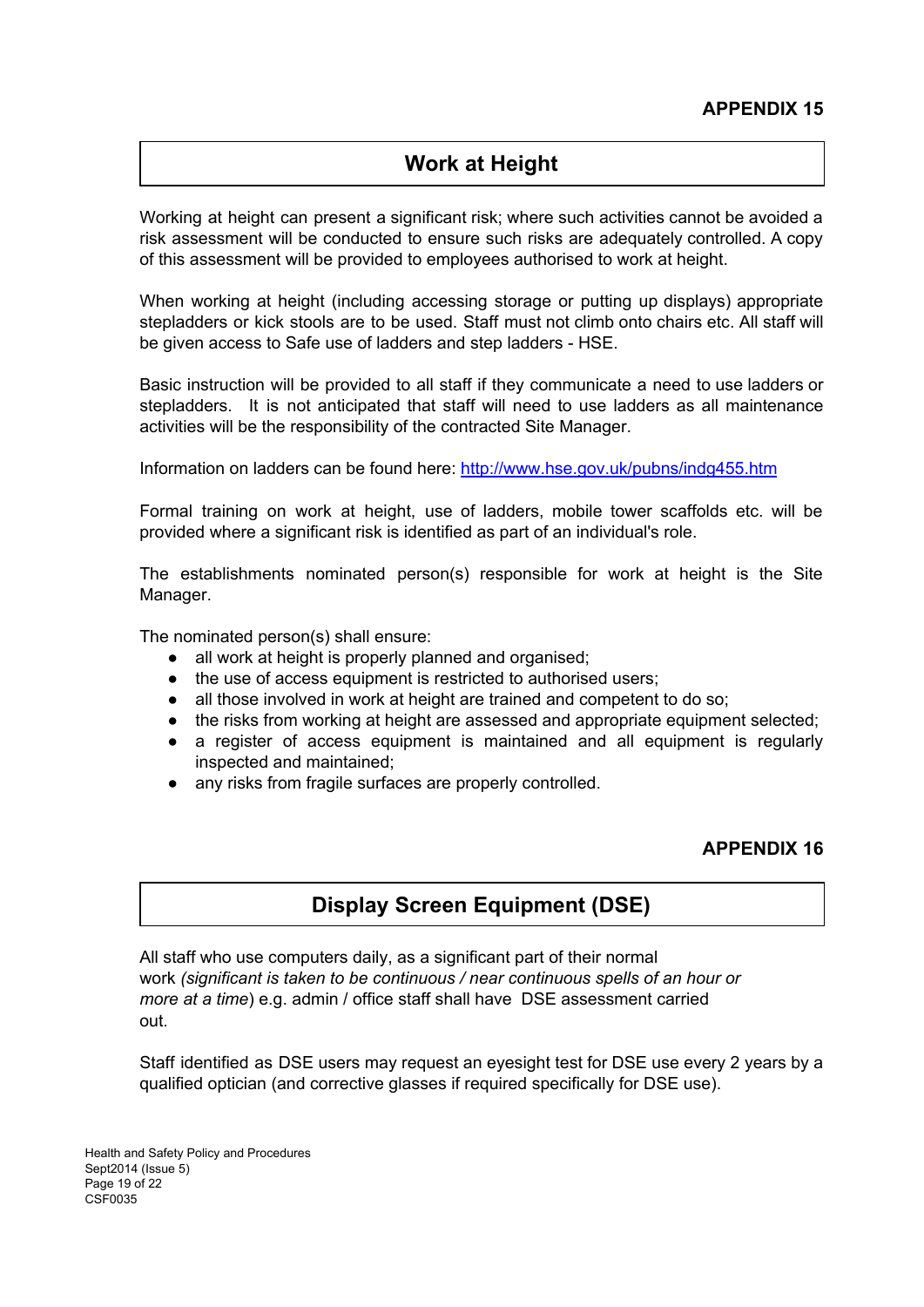# **Vehicles on Site**

See risk assessment regarding vehicles on site.

## **APPENDIX 18**

# **Lettings/Shared Use of Premises**

Please speak to School Business Manager for further details.

#### **APPENDIX 19**

**Mini-buses**

N/A

#### **APPENDIX 20**

# **Stress/Wellbeing**

The school and governing body are committed to promoting high levels of health and wellbeing and recognise the importance of identifying and reducing workplace stressors through risk assessment, in line with the HSE management standards.

Staff have access to free pastoral support ie counselling through the Teacher Insurance for supply.

Through a high quality Performance Development cycle staff development is supported and staff wellbeing highlighted and supported.

Pastoral support is available through the Incumbent.

Health and Safety Policy and Procedures Sept2014 (Issue 5) Page 20 of 22 CSF0035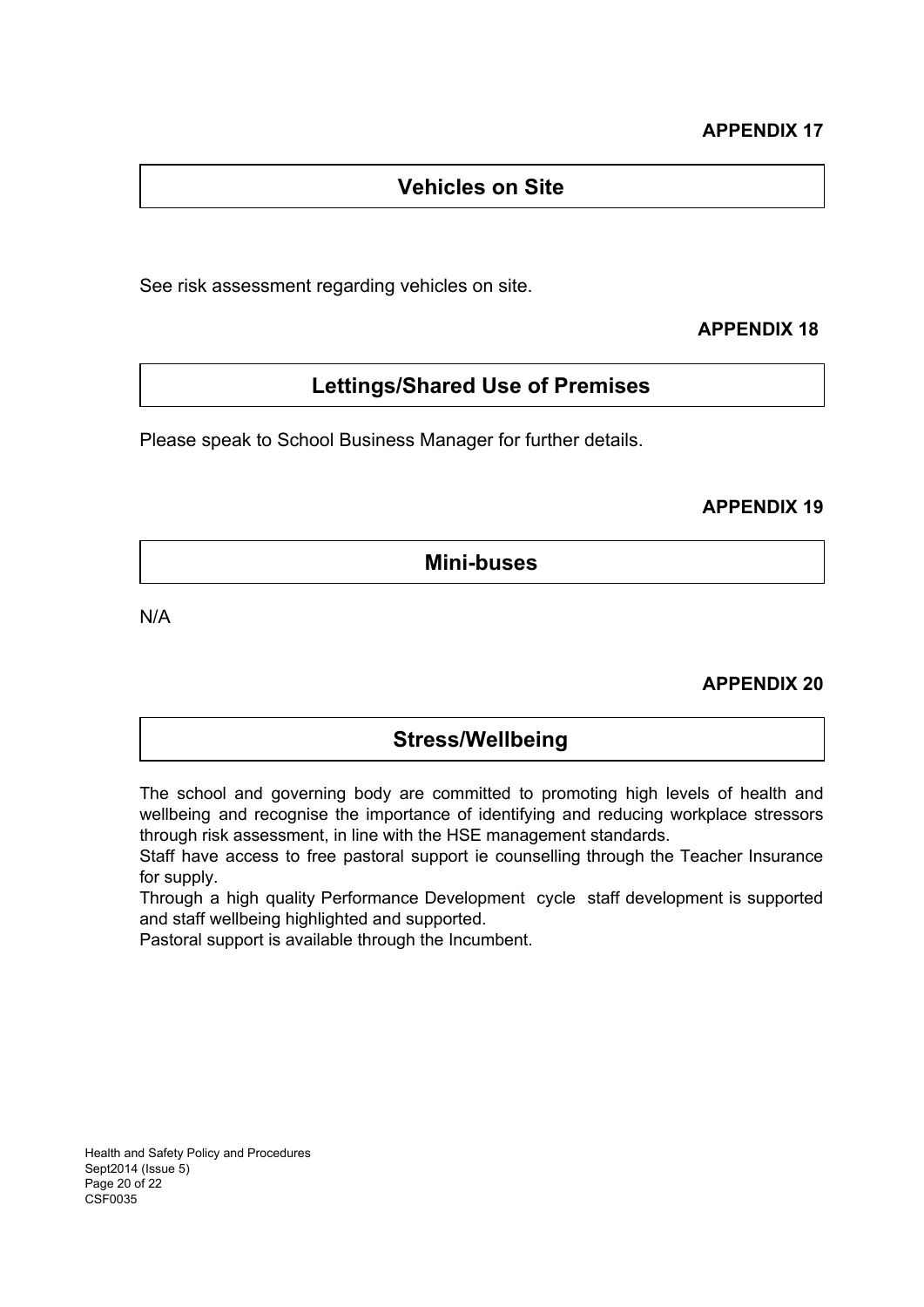# **Legionella**

The Caretaker gives on-site tests for legionella monthly throughout the building at all water sources; this information is recorded and logged.

The school complies with advice on the potential risks from legionella as identified in the [Education](http://www.thegrid.org.uk/info/healthandsafety/manual.shtml#l) Health and Safety Manual.

A full water risk assessment was carried out prior to the hand over of the site. An up to date temperature log is kept in the Caretaker's Office, and this includes every monthly legionella test since the handover period. It is the Caretaker's responsibility to carry out these monthly assessment, and ensure the results are within the regulations.

This risk assessment will be reviewed where significant changes have occurred to the water system and/ or building footprint.

The risks from legionella are mitigated by basic operational controls and thus the following checks are recorded.

- Water is heated and stored to 60 deg C at calorifiers (any vessel that generates heat within a mass of stored water)
- Weekly flushing of seldom used outlets and all showers (with all outlets flushed after school holiday periods)
- Monthly temperature checks on sentinel outlets (those nearest and furthest away from calorifier(s)
- Quarterly disinfection / descaling of showers
- Stored cold water tanks are inspected for compliance and safety on an annual basis [insert contractors name]

#### **APPENDIX 22**

# **Swiming Pool**

Children will learn swimming skills at a swimming pool off our site. All risk assessments that are necessary will be checked that they are in place and teaching will be undertaken by 3rd party trained swimming teachers.

Health and Safety Policy and Procedures Sept2014 (Issue 5) Page 21 of 22 CSF0035